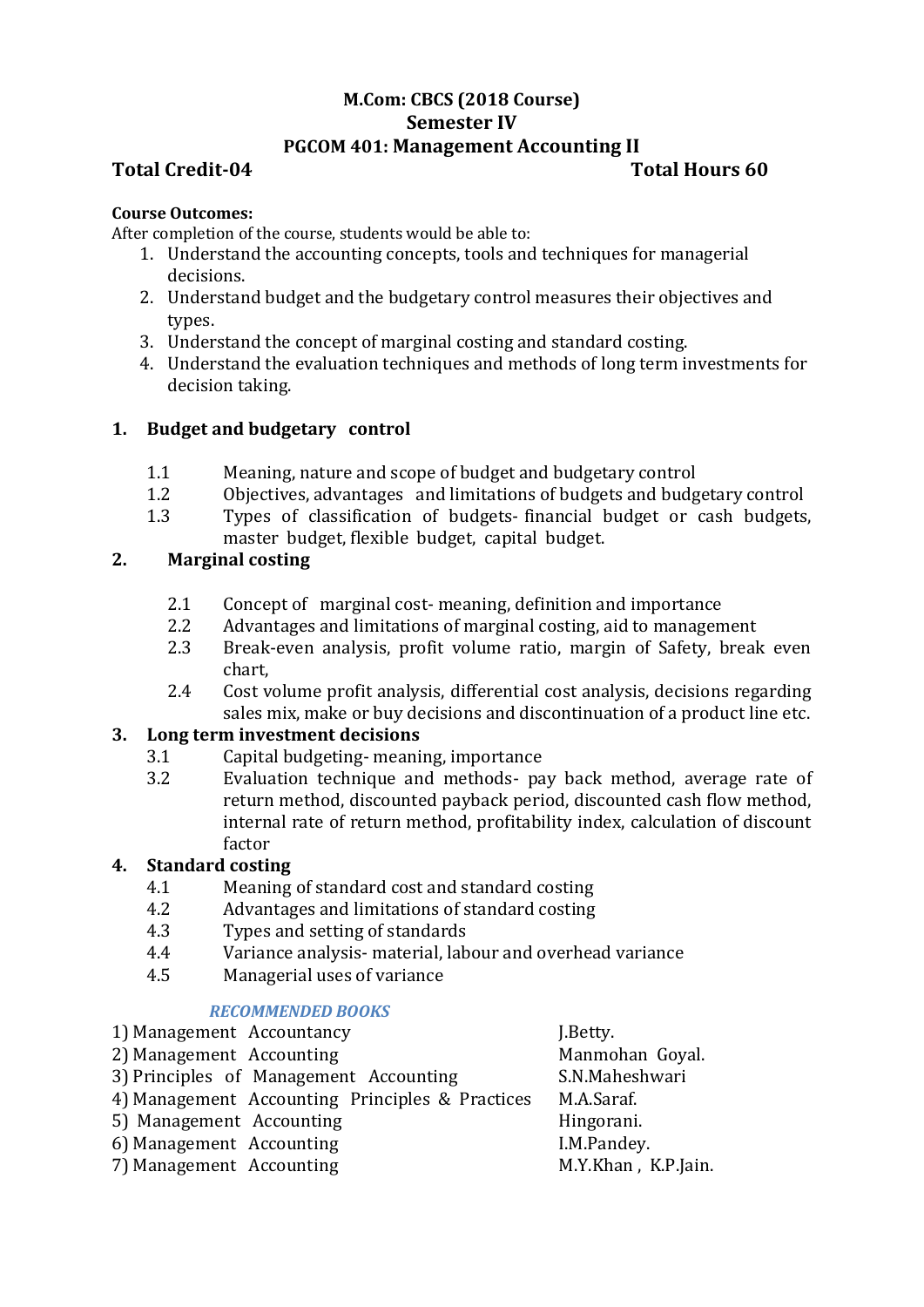# **M. Com: CBCS (2018 Course) Semester IV**

# *PGCOM 402: Research Methodology II*

**(Project Report)**

# **Total Credit-04 Total Lecture 60**

#### **Course Outcomes:**

After completion of the course, students would be able to:

1. Establish the linkage between theory and practice through the market research.

There will be a project work carrying 100 marks which is compulsory for M. Com. Students. The students will have to select a topic from the syllabus of the papers studied at M. Com. Part I or Part II under special papers. Students are expected to prepare the project report based on the field work and survey and studying the current trends under the guidance of their guide teacher. They will have to submit the report on 15 days before the commencement of theory examinations of the University. Project viva voce will be conducted at the end of semester IV but before theory examination.

The project will carry total 100 marks out of which 60 marks will be allotted for project report and 20 marks will be allotted for project viva voce to be conducted by internal teacher and external teacher (examiner) appointed by the University while 20 marks will be allotted for synopsis submitted by the student.

Note: The list of suggested areas for project work will be notified in due course.

# **M. Com: CBCS (2018 COURSE) Group A- Advanced Accounting Semester IV PGCOM 403: Advanced Accounting VII**

### **Total Credit-04** Total Lectures 60

#### **Course Outcomes:**

After completion of the course, students would be able to:

- 1. Understand the various accounting practices and the issues in business operations.
- 2. Understand the accounting of branches and and underwriters.
- 3. Understand the various accounting packages.
- 4. Understand the International Accounting Standards.

#### 1. **Branch accounting**

- 1.1 independent branches
- 1.2 Accounting at head office and branch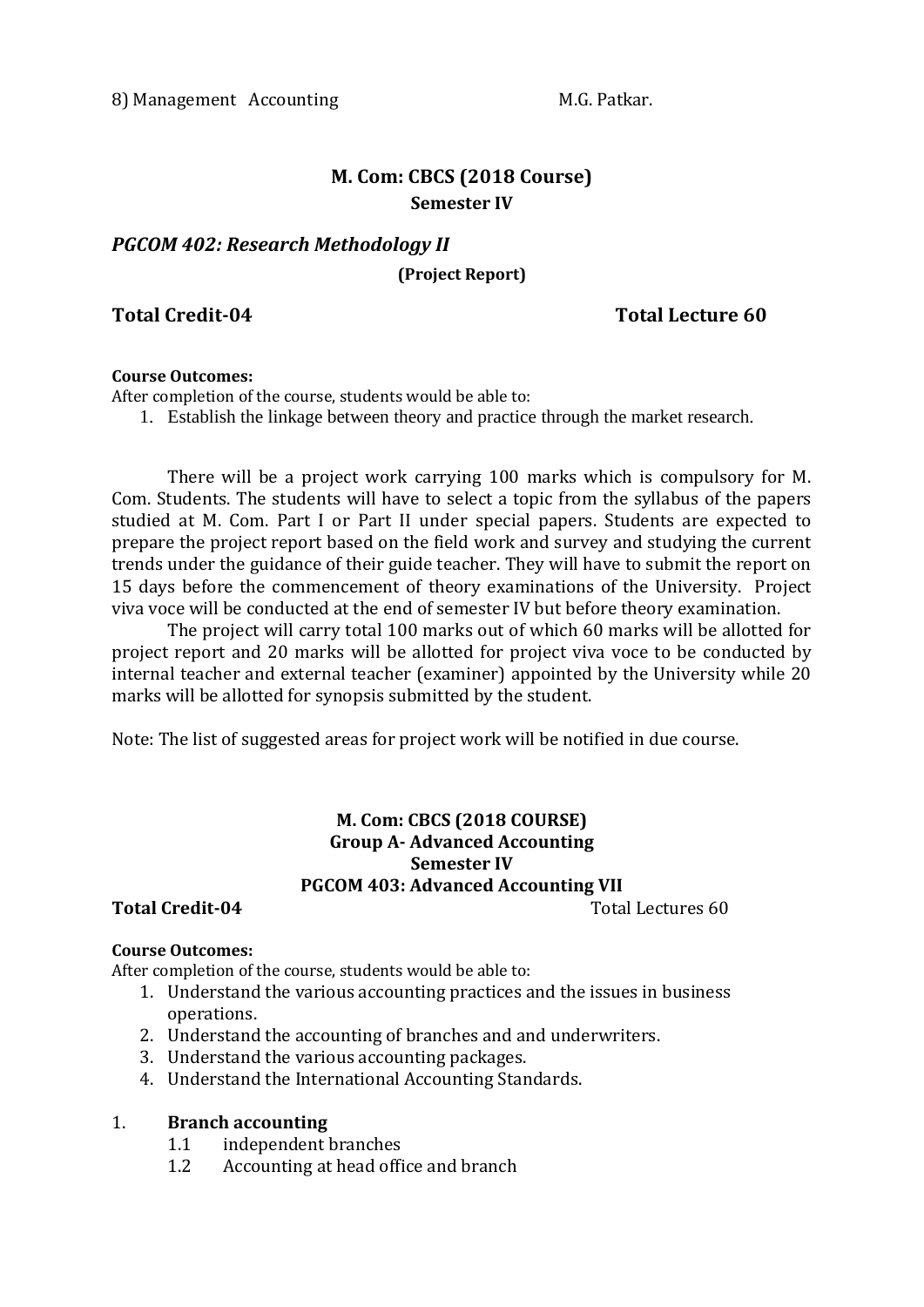- 1.3 Some special transactions
- 1.4 Foreign branches
- 1.5 Rules of converting trial balance of foreign branch in head office currency

# 2. **Underwriter's accounting**

- 2.1 Underwriting agreement
- 2.2 Determination of the liability of underwriters

# **3. Accounting for packages**

# **4. International accounting**

- 4.1 Application of international accounting standard
- 4.2 Comparative study of basic concepts of international accounting

standards

4.3 US GAAP and standards in India.

# **Recommended Books**

- 1. Shukla and Garewal-Advanced Accounts, S. Chand, Delhi.
- 2. Advanced Accounting R.L.Gupta & M. Radhaswarny
- 3. Accountancy S.Kr. Paul
- 4. Company Accounts S.Kr. Paul
- 5. R.L. Gupta-Advanced Accounts, S. Chand, Delhi.
- 6. Jain and Narang-Company Accounts, Kalyani, Ludhiana
- 7. Chio, FDS and Muelle G.G. An Introduction to Multinational Accounting, Prentice Hall.
- 8. Towards International Standardization of Corporate Accounting and Reporting, United Nations (U.IX 1982)
- 9. S.P. Iyengar-Advanced Accounting, S. Chand and Sons.
- 10. Baker-Advanced Financial Accounting, Tata McGraw Hill.

11. Anyanentow-International Handbook of Accounting Education and Certification, Pergamen, Allied Publishers, Oxford.

12. N.D. Gupta-Accounting Standards-Indian and International, S, Chand and Sons. **Journal**

A Journal of Accounting and Finance - Research Development Association, Jaipur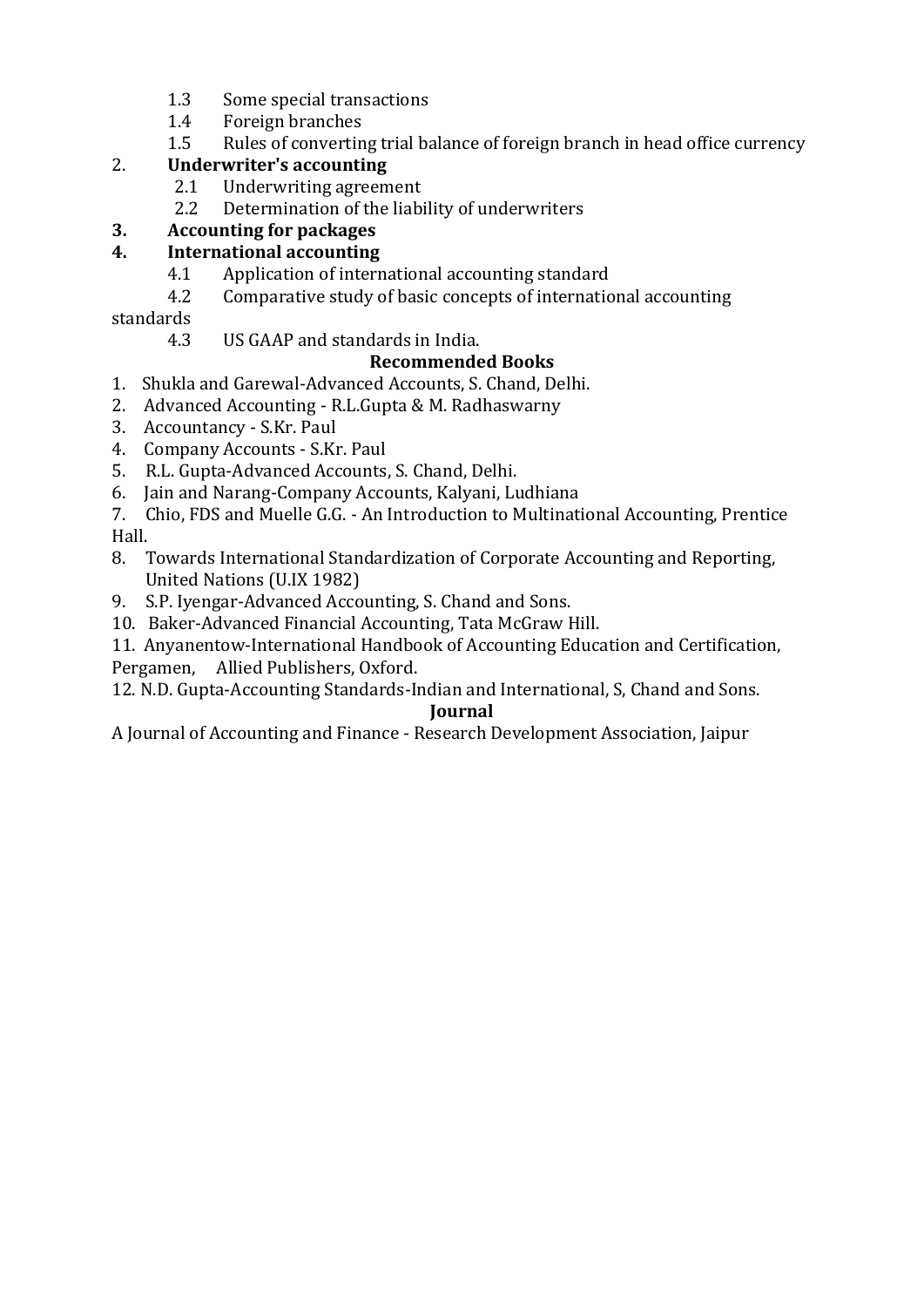### **M. Com: CBCS (2018 COURSE) Group A- Advanced Accounting Semester IV PGCOM 404: Advanced Accounting VIII (Auditing)**

**Total Credit-04** Total Lectures 60

#### **Course Outcomes:**

After completion of the course, students would be able to:

- 1. Understand the methods of auditing and their overall application.
- 2. Understand the procedure of auditing the specialized units.
- 3. Understand the channels of communication of the auditor with his stakeholders.
- 4. Establish the recent trends in the auditing.

### **1. Audit of specialized units**

- 1.1 Special features of audit of banks
- 1.2 Charitable trusts
- 1.3 Co-operative societies
- 1.4 Multinational companies

### **2. Investigation**

- 2.1 Meaning
- 2.2 Difference between audit and investigation
- 2.3 Various classes of investigation
- 2.4 Provisions in Companies Act
- 2.5 Investigation for business purchase

### **3. Auditor's communication**

- 3.1 Corporate reporting- objectives
- 3.2 Types of audit reports- qualified reports, statutory reports
- 3.3 Critical appraisal of auditor's reports

### **4. Recent trends in auditing**

- 4.1 Cost audit
- 4.2 Tax audit
- 4.3 Management audit
- 4.4 Efficiency audit
- 4.5 Proprietary audit
- 4.6 VEM audit
- 4.7 Government system of audit

# **Recommended Books**

- 1. Stettler-Auditing Principles, Prentice Hall
- 2. Kamal Gupta- Contemporary Auditing, Tata McGraw Hill
- 3. M.D. Paula-The Principles of Auditing.
- 4. J. Prakash- Auditing, Principles and Practice, Kalyani, Ludhiana.
- 5. Spicer and Peglar- Practical Auditing.
- 6. Rajnathan- Cost and Management Audit, Tata McGraw Hill.
- 7. Audit Manual Indian Audit and Accounts Services, Government of India.

#### **M. Com: CBCS (2018 COURSE) Group B - Marketing Semester IV**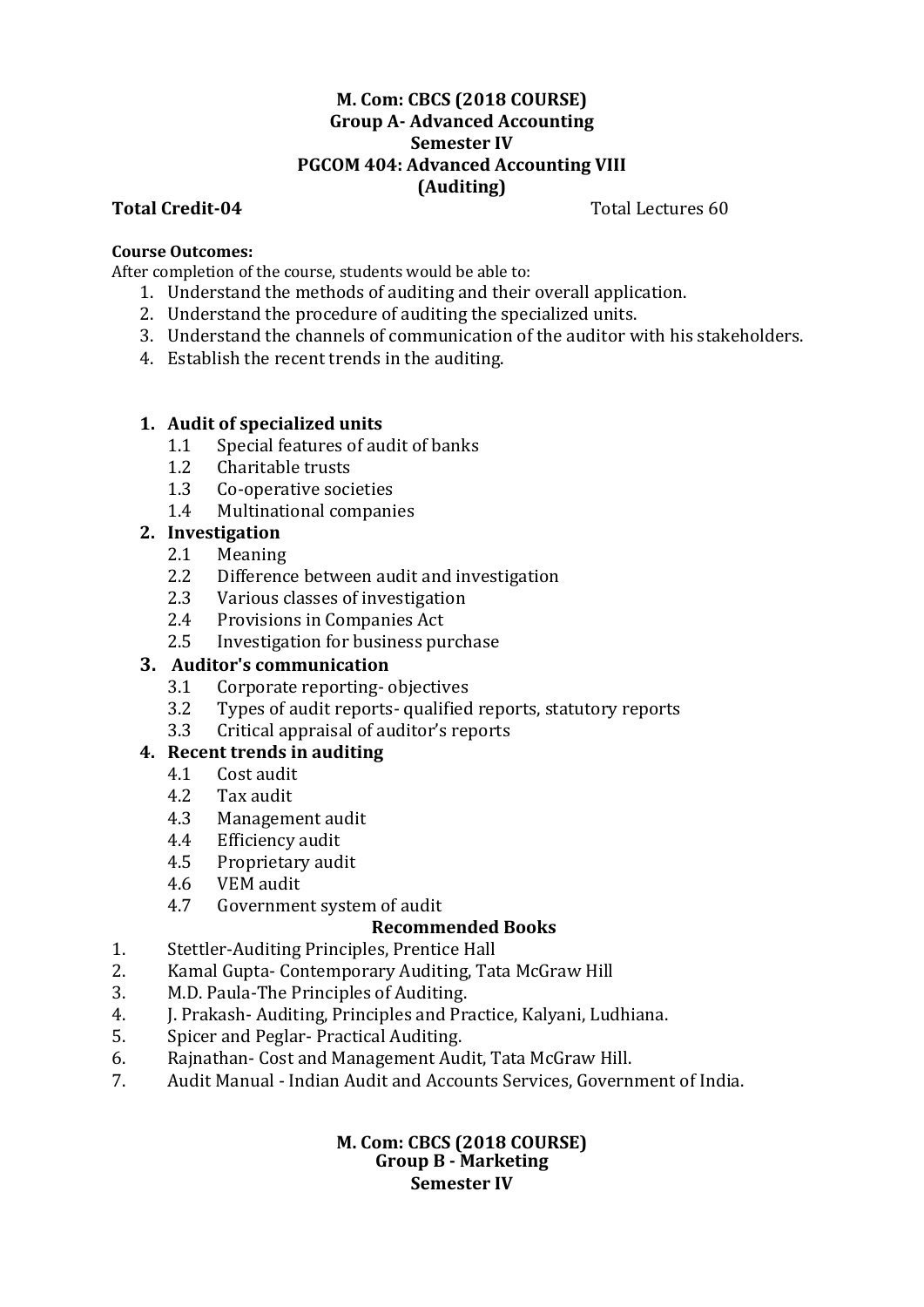# **PGCOM 405: Marketing VII (International Marketing)**

# **Total Credit-04 Total Lecture 60**

#### **Course Outcomes:**

After completion of the course, students would be able to:

- 1. Understand the conceptual framework of international marketing management.
- 2. Understand the different distribution channels and logistic systems.
- 3. Understand the planning, organizing and control in the international marketing.
- 4. Analyze the emerging issues and development in the international marketing.

## **1. Promotion decisions**

- 1.1 Complexities and issues
- 1.2 International advertising
- 1.3 Personal selling
- 1.4 Sales promotion and public relations

# **2. Distribution channels and logistics**

- 2.1 Functions and types of channels
- 2.2 Channel selection decisions
- 2.3 Selection of foreign distributors/agents and managing relations with

them

2.4 International logistics decisions.

# **3. International marketing planning, organizing and control**

- 3.1 Issues in international marketing planning
- 3.2 International marketing information system
- 3.3 Organizing and controlling
- 3.4 International marketing operations

### **4. Emerging issues and developments in international marketing**

- 4.1 Ethical and social issues
- 4.2 International marketing of services
- 4.3 Information technology and international marketing
- 4.4 Impact of globalization; WTO.

- 1. Czinkota, M.R.: International Marketing, Dryden Press, Boston.
- 2. Fayerweather, John: International Marketing, Prentice Hall, New Delhi.
- 3. Jain, S.C.: International Marketing, CBS Publications, New Delhi.
- 4. Keegan, Warren J.: Global Marketing Management, Prentice Hall, New Delhi.
- 5. Onkvisit, Sak and John J. Shaw: International Marketing: Analysis and Strategy, Prentice Hall, New Delhi.
- 6. Paliwoda, S.J. (ED): International Marketing, Reader, Routledge, London.
- 7. Paliwoda, Stanley J.: The Essence of International Marketing, Prentice Hall, and New Delhi.
- 8. Sarathy, R and V Terpstra: International Marketing, Dryden Press, Boston.
- 9. Vasudeva P.K. International Marketing; Excel Books, New Delhi.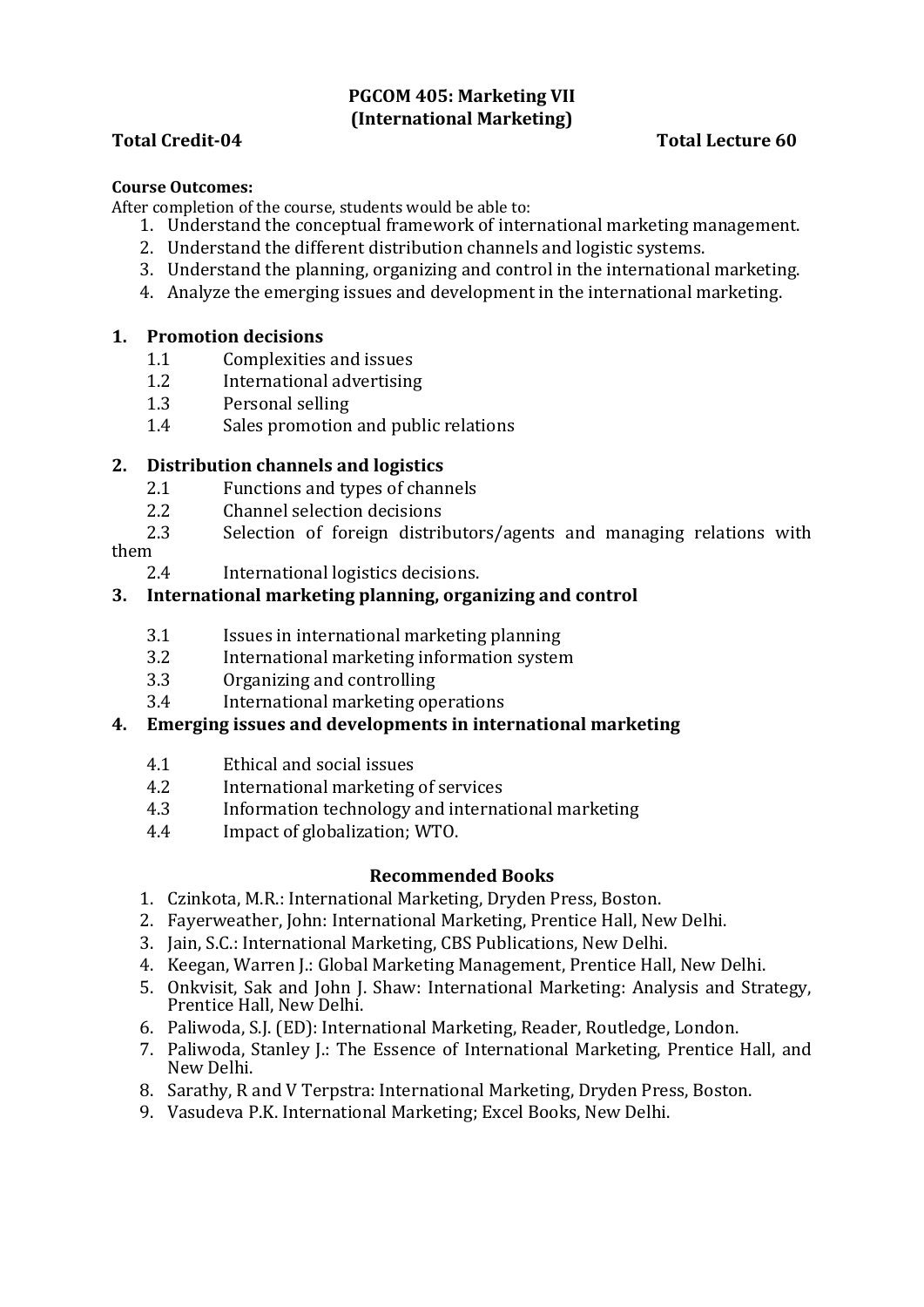### **M. Com: CBCS (2018 COURSE)**

## **Group B- Marketing Semester IV PGCOM 406: Marketing VIII (Services Marketing)**

#### **Total Credit-04 Total Lecture 60**

#### **Course Outcomes:**

After completion of the course, students would be able to:

- 1. Understand the process and techniques of service marketing.
- 2. Understand the concept of service quality and positioning of services.
- 3. Analyze the various roles and management of services in the industry with the advancement in the information technology.

#### **1. Positioning of services**

- 1.1 Introduction, definition, meaning
- 1.2 Characteristic feature leading to differentiation
- 1.3 Positioning strategies
- 1.4 Evaluation of positioning options
- 1.5 Alternate corporate positioning strategies
- 1.6 Network of perceptions.

### **2. Service quality**

- 2.1 Introduction, importance
- 2.2 Service quality gap model
- 2.3 Components of service quality
- 2.4 Factors influencing service quality

# **3. Role and management of services**

- 3.1 Strategic role of services every business in a service business
- 3.2 Contribution of services to customer satisfaction
- 3.3 Sustainable competitive advantage
- 3.4 Services as key differentiators for even manufacturing industries
- 3.5 Managing the services marketing effort
- 3.6 Performance measurement, enhancement and control
- **3.7** Customer encounter management

### **4. Information technology and services marketing applications**

- 4.1 Role of IT services, e-services
- 4.2 Online consumer behaviour self-service technologies
- 4.3 Services marketing applications –financial services, hospitality services, education services, IT services, hotel services, event management services, consultancy services, retailing services, telecommunication services, not for profit services and social services, government services, NGO services, etc.

- 1. Service Marketing Valarie A Zeithmal, Mary Zobniter
- 2. Service Marketing Helen Woodruff.
- 3. Service Marketing Rolan Rust, Anthony Zahorik, Tomothy Keningham Addison Wesley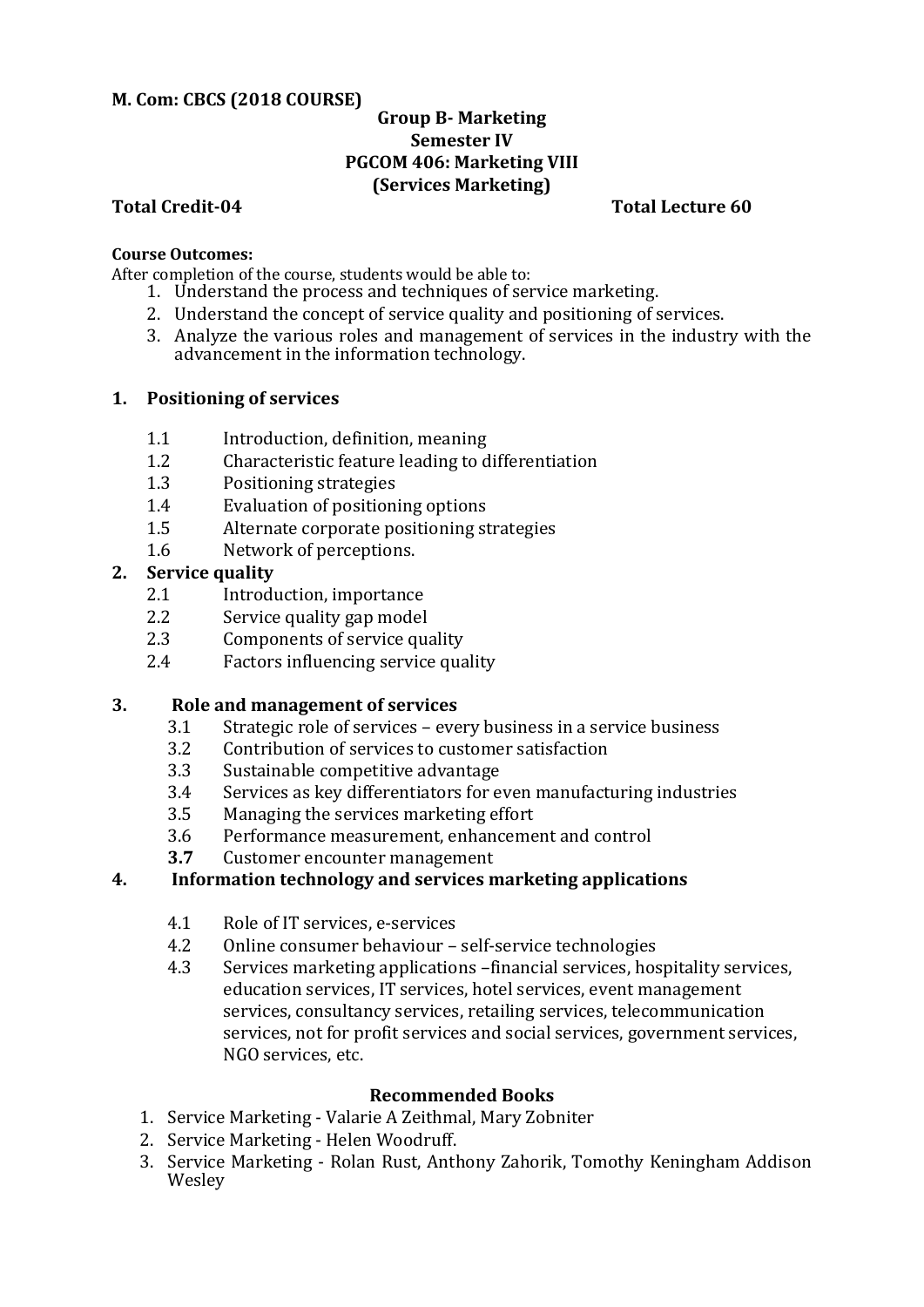- 4. Service Marketing SM Jha
- 5. Service Marketing Ravi Shankar
- 6. The Essence Services Marketing Adrean Payne
- 7. Service Marketing Rampal & Gupta

# **M. Com: CBCS (2018 COURSE) Group C- Business Administration Semester IV PGCOM 407: Business Administration VII (Recent Advances in Business Administration)**

### **Total Credit-04 Total Lectures 60**

## **Course Outcomes:**

After completion of the course, students would be able to:

- **1.** Establish the current trends in business administration.
- **2.** Understand the various approaches to the quality management.
- **3.** Understand the concept of Enterprise resource Planning.
- **4.** Analyze the cross cultural management system.

#### **1. Contemporary issues in business administration**

- 1.1 Change management concept, significance
- 1.2 Managing change- important features, dimensions
- 1.3 Approaches towards managing change
- 1.4 Futuristic and strategic approach toward changing business environment.

#### **2. Approaches to quality management**

- 2.1 Kaizen
- 2.2 Total quality management
- 2.3 Six sigma technique- features and utility
- 2.4 Five S system of quality management

#### **3. Enterprise resource planning**

- 3.1 Concept and features of enterprise resource planning
- 5.2 Tools of enterprise resource planning
- 5.3 Applying enterprise resource planning in business
- 5.4 Computers and enterprise resource planning

#### **4. Cross cultural management system**

- 4.1 Global management system- concept and significance
- 4.2 Issues in cross cultural management
- 4.3 Acquisition and mergers- role and importance
- 4.4 Current trends in acquisitions and mergers national and international

scenario

#### **Recommended Books**

1) Organisational Behaviour - Frued Luthans

- 2) Human Behaviour at Work J. W. Newstorm
- 3) Human Resource Management Mirza and Saiyadin
- 4) Managing Human Resource Arun Monappa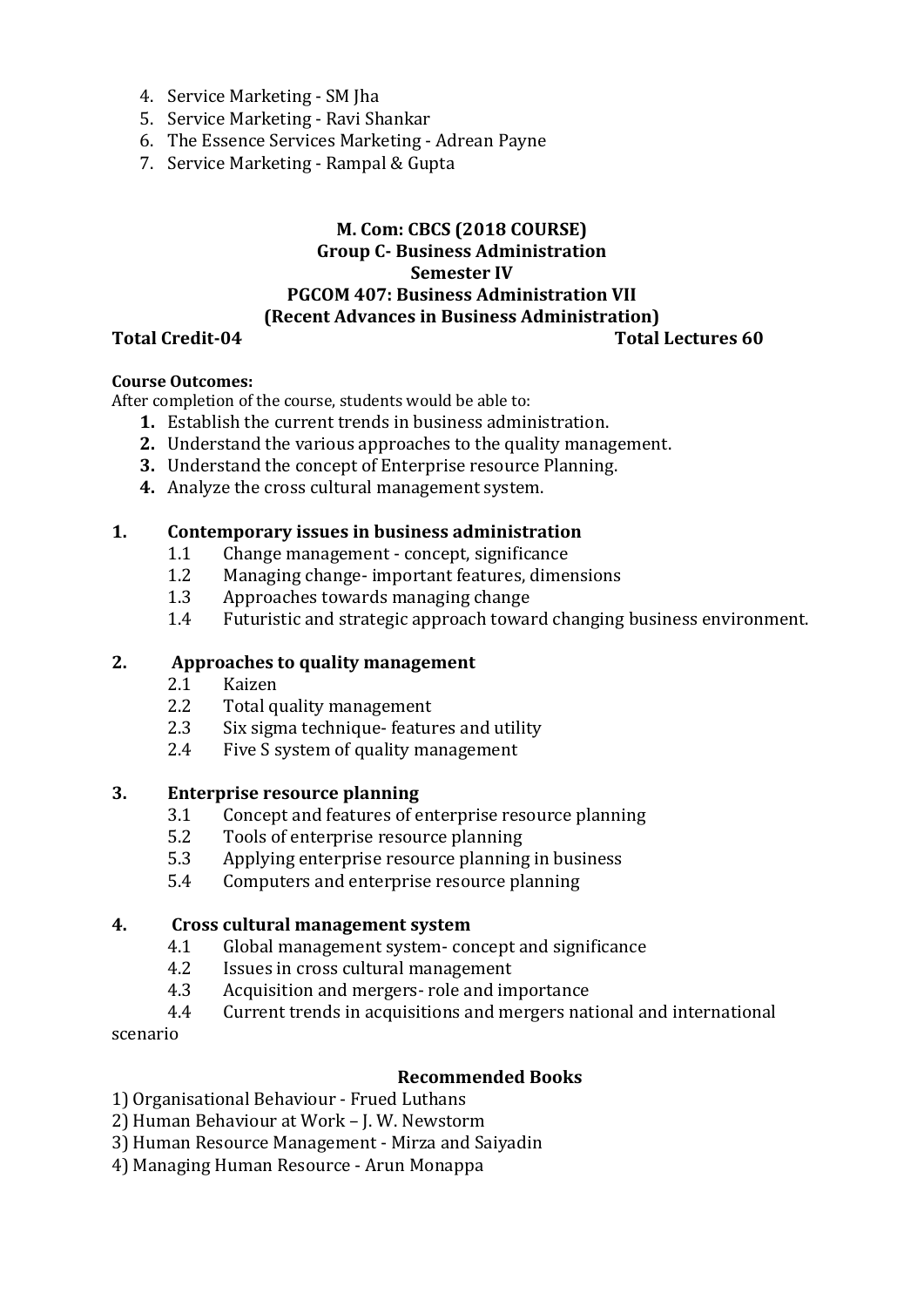5) Strategic Human Resource Management - Charles R. Green

- 6) *Manushyabal Vyavasthapan Va Audyogik Sambandha-* Dr. Madhavi Mitra
- 7) Essentials of Management- Knootz Weiandrich
- 8) Business Policy- Kazmi.
- 9) Principles of Management- Tripathi Reddey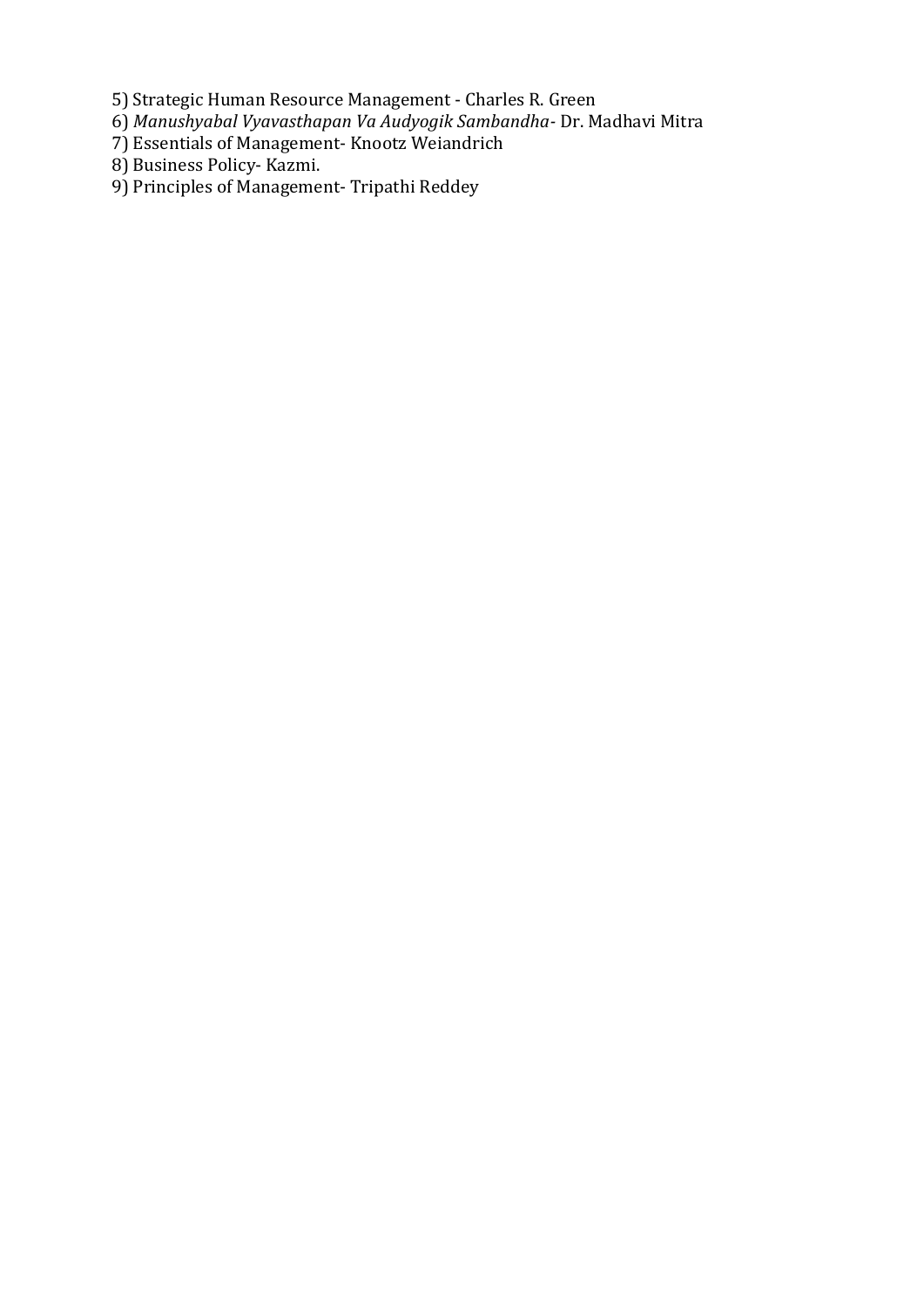## **M. Com: CBCS (2018 COURSE) Group C- Business Administration Semester IV PGCOM 408: Business Administration VIII (Advance Concepts in Business Administration)**

Total Credit-04 Total Lectures 60

#### **Course Outcomes:**

After completion of the course, students would be able to:

1. Understand the current trends in business administration along with corporate governance and turnaround management.

### **1. Concept of organizational change**

1.1 Effectiveness and development of skills of change agent.

### **2. Organizational climate and culture, power and policies**

2.1 The process of empowerment creativity and innovation.

#### **3. Corporate governance**

- 3.1 Concept, importance
- 3.2 Role of board of directors, auditors and shareholders in corporate governance
- 3.3 Corporate governance in India
- 3.4 Measures to improve corporate governance.

### **4 Comparative management**

- 4.1 Concept and importance
- 4.2 Comparison between American, Japanese and Indian Management.

### **5. Turnaround management**

- 5.1 Concept and significance of turnaround management
- 5.2 Techniques of turnaround management
- 5.3 Turn around management prerequisite for success
- 5.4 Take over and turn around management
- 5.5 Restructuring and reorganization of business

- 1) Organisational Behaviour Frued Luthans
- 2) Human Behaviour at Work J. W. Newstorm
- 3) Human Resource Management Mirza and Saiyadin
- 4) Managing Human Resource Arun Monappa
- 5) Strategic Human Resource Management Charles R. Green
- 6) *Manushyabal Vyavasthapan Va Audyogik Sambandha-* Dr. Madhavi Mitra
- 7) Essentials of Management- Knootz Weiandrich
- 8) Business Policy- Kazmi.
- 9) Principles of Management- Tripathi Reddey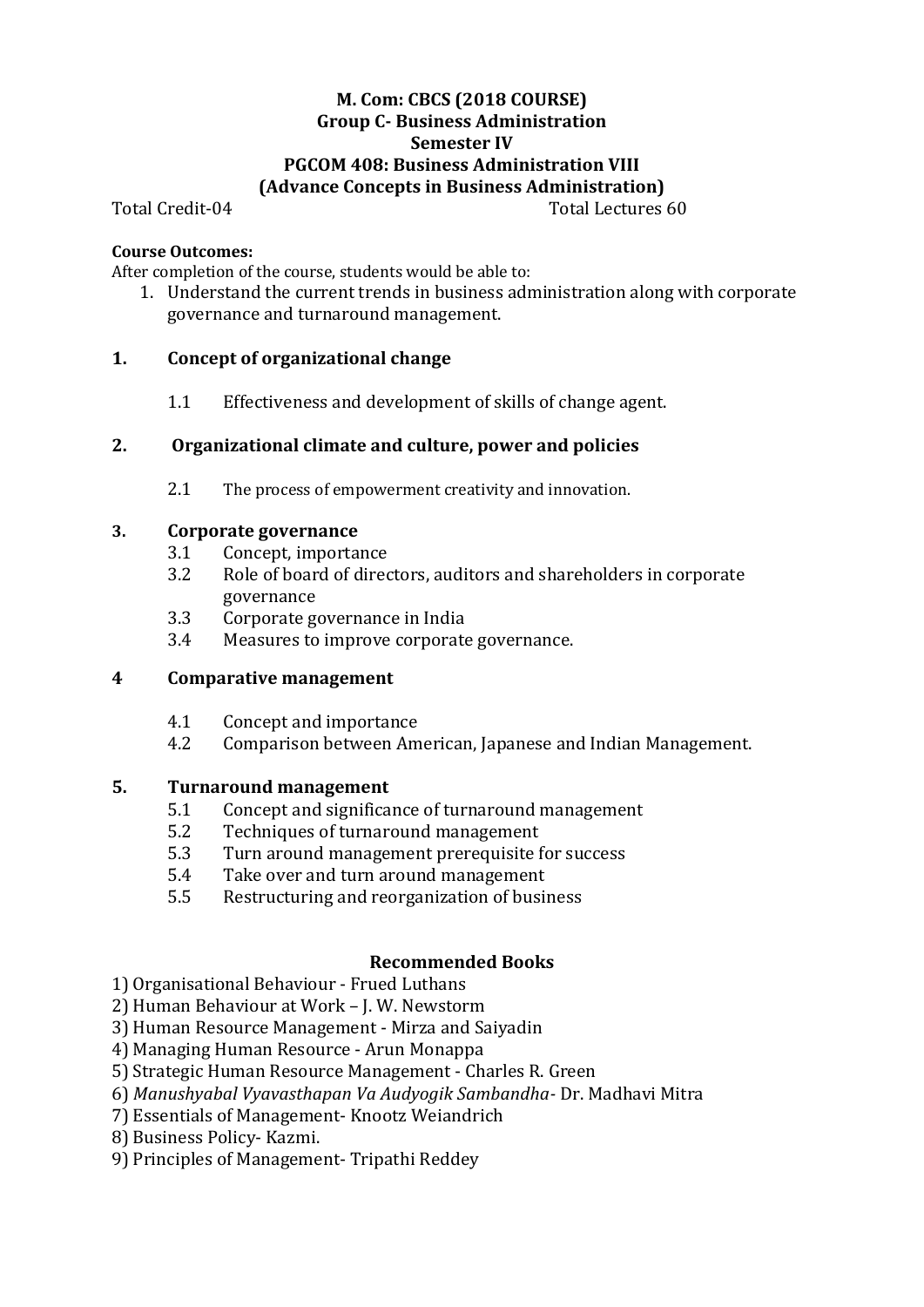# **M. Com: CBCS (2018 COURSE) Group D- Advanced Cost Accounting Semester IV PGCOM 409: Advanced Cost Accounting VII (Recent Advances in Cost Accounting and Cost Systems)**

Total Credit-04 Total Lecture 60

### **Course Outcomes:**

After completion of the course, students would be able to:

- 1. Understand the recent advances in Cost Accounting and Cost Systems.
- 2. Understand the important Cost accounting Standards.
- 3. Understand the meaning of Excise audit, VAT audit and productivity audit.
- 4. Understand the six sigma and their levels.

# **1. Cost accounting standards (CAS)**

1.1 CAS-1 to 5 and 7 (Final) and CAS-6, CAS-8 to 12 (Drafts and amendments subject to finalization from time to time) www.myicwai.org & www.aicmas.com can be referred

# **2. Excise audit, VAT audit and productivity audit**

- 2.1 u/s 14A, 14AA, under Central Excise Act and VAT audit with reference to meaning, scope, procedure and reports
- 2.2 Productivity audit- meaning, problems of productivity
- 2.3 Audit and means to overcome the problems

### **3. Enterprise resource planning (ERP)**

- 3.1 Introduction, features and benefits of ERP
- 3.2 Reasons for implementation

### **4. 5 S and six sigma and cost control**

- 4.1 5 S and cost control- meaning
- 4.2 Phases-1. Seiri 2. Seiton 3. Seiso 4. Seiketsu 5. Shitsuke
- 4.3 Implementation and utility of 5 S
- 4.4 Six sigma and cost control -historical review, origin & meaning
- 4.5 Sigma level-methods-DMAIC & DMADV

### **5. Study of journal- Management Accountant**

5.1 By reading of Journal of the ICWAI- 'Management Accountant' issue**s** from July to September (of the respective academic year) and getting acquainted with recent changes and developments.

# **Recommended Books**

- 1. Indirect Taxes V.S.Datey
- 2. Indirect Taxes Ahuja

# **Journals:**

'Management Accountant' ICWAI, Kolkata Cost Accounting Standards ICWAI, Kolkata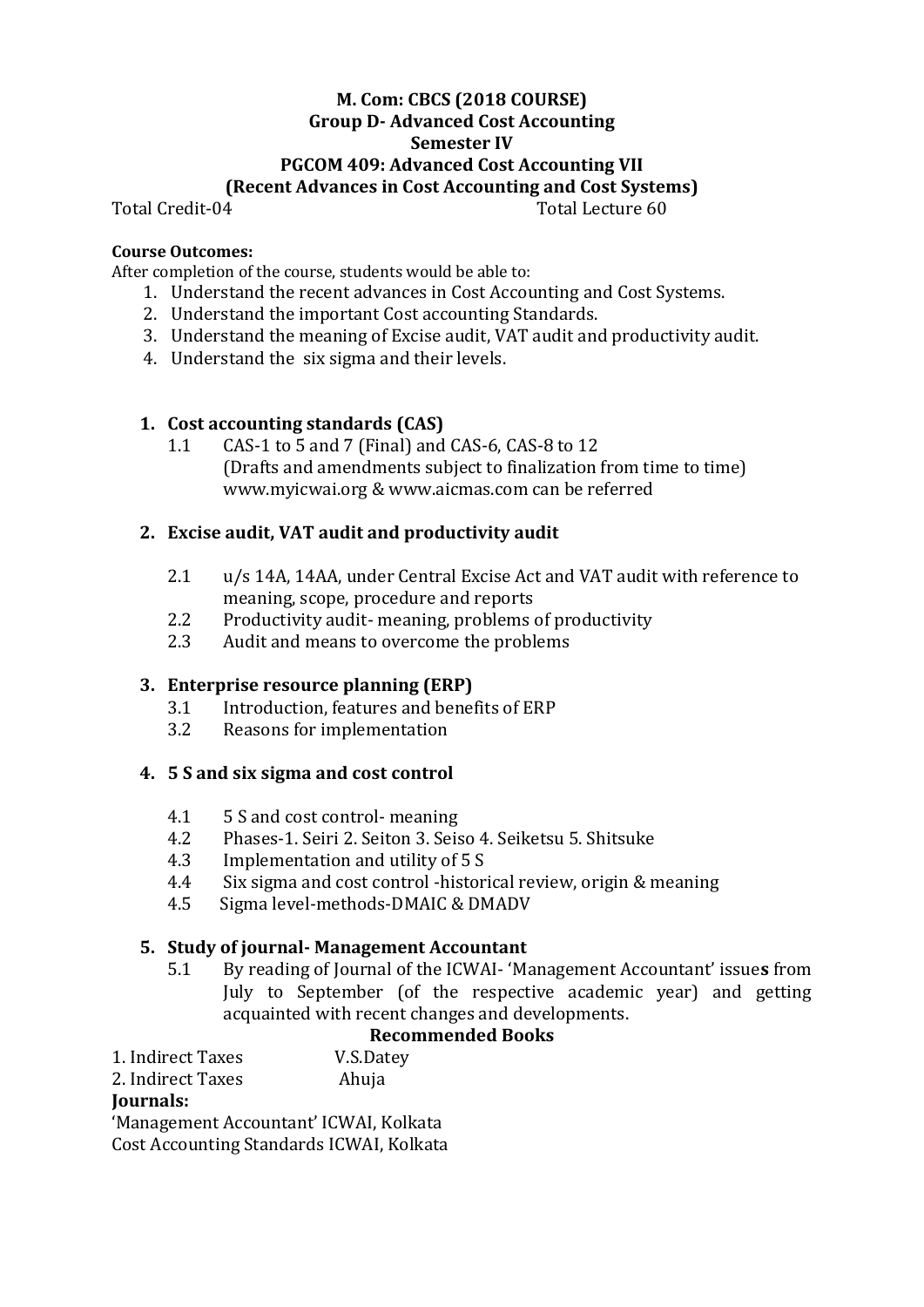## **M. Com: CBCS (2018 COURSE) Group D- Advanced Cost Accounting Semester IV PGCOM 410: Advanced Cost Accounting VIII (Responsibility Accounting and Cost Systems)**

Total Credit-04 Total Lecture 60

# **Course Outcomes:**

After completion of the course, students would be able to:

- 1. Understand the Recent Advances in Cost Accounting and Cost Systems.
- 2. Understand the product life cycle along with different phases of product life cycle.
- 3. Understand the methods of costing and the cost centres.

# **1. Responsibility accounting and reporting**

- 1.1 Definition, meaning and principles
- 1.2 Controllable and non-controllable costs
- 1.3 Centers of control, cost centers
- 1.4 Revenue centre, responsibility centre, profit centre
- 1.5 Performance measurement
- 1.6 Reporting to different levels of management

# **2. Costing system design and installation**

- 2.1 Study of production process, objectives
- 2.2 Selection of method of costing
- 2.3 Creating cost center and cost codes
- 2.4 Deciding basis of apportionment of various overheads
- 2.5 Deciding methods of absorption
- 2.6 Fixing responsibility and designing suitable MIS
- 2.7 Designing and installing cost system in computer environment

# **3. Life cycle costing**

- 3.1 Introduction, product life cycle
- 3.2 Phases and characteristics of product life cycle
- 3.3 Stages of product life cycle
- 3.4 Product life cycle costing
- 3.5 Features and benefits of life cycle costing

# **4. Recent Development in Cost Accounting**

- 4.1 Activity based costing
- 4.2 Target costing
- 4.3 Strategy cost management
- 4.4 Cost accounting in service sector like banking, insurance etc.

- 1. Ravi Kishor: Student's Guide to Cost Accounting, Taxman's, New Delhi
- 2. M.N. Arora: Cost Accounting Principles and Practice, Vikas Publishing House Pvt. Ltd, Delhi.
- 3. Cost Audit and Management Audit: D. Datta Chowdhary, Central Publication, Kolkata